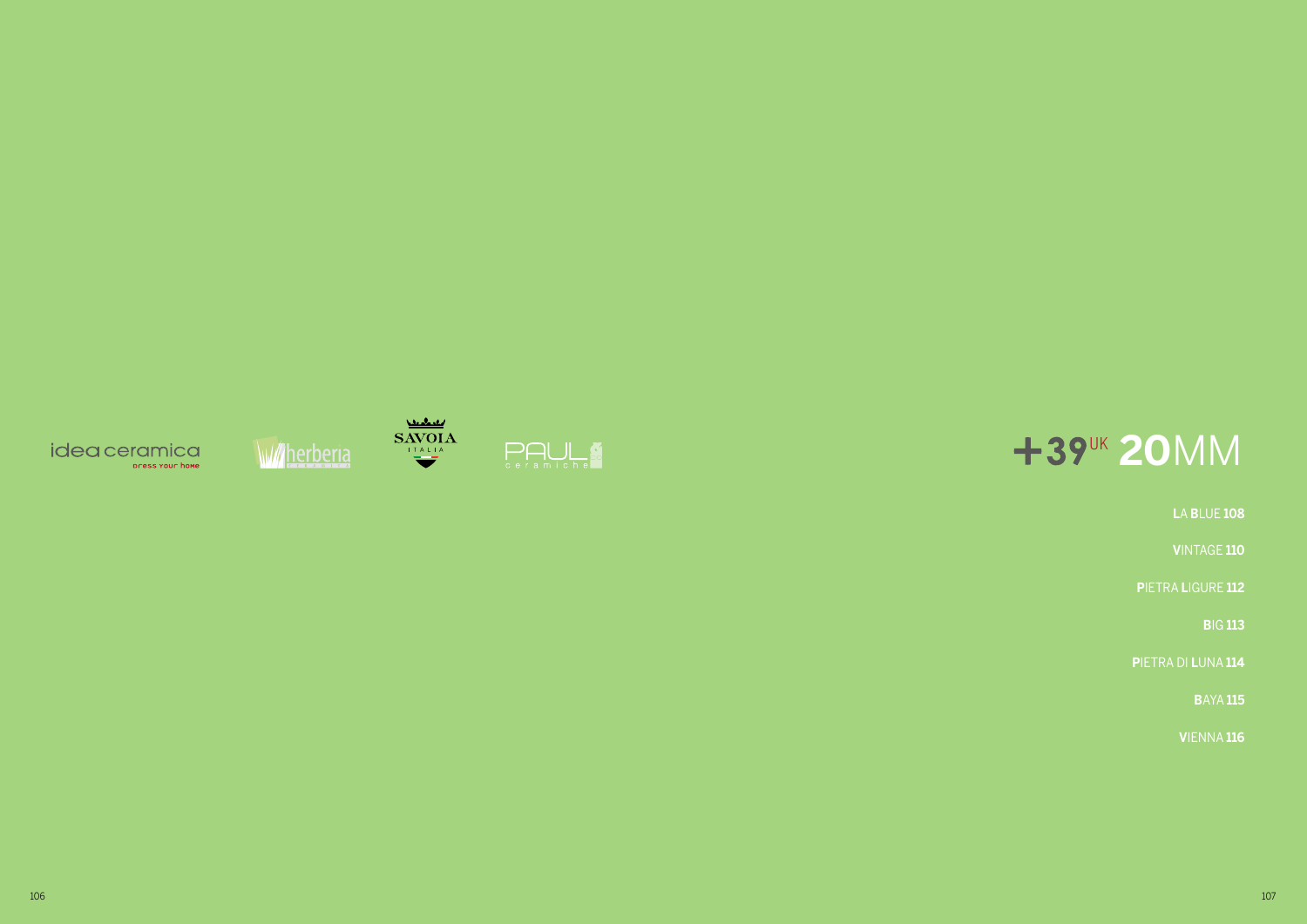



# **L**A **B**LUE **R11 - 20mm:** 60x60 • 24"x24"

### **T**aupe



SRH2601002A La Blue Taupe Outdoor R11 60x60 | 12"x24"

### **N**ero



SRH2601000A La Blue Taupe Outdoor R11 60x60 | 12"x24"

# **G**rigio



SRH2601001A La Blue Grigio Outdoor R11 60x60 | 12"x24"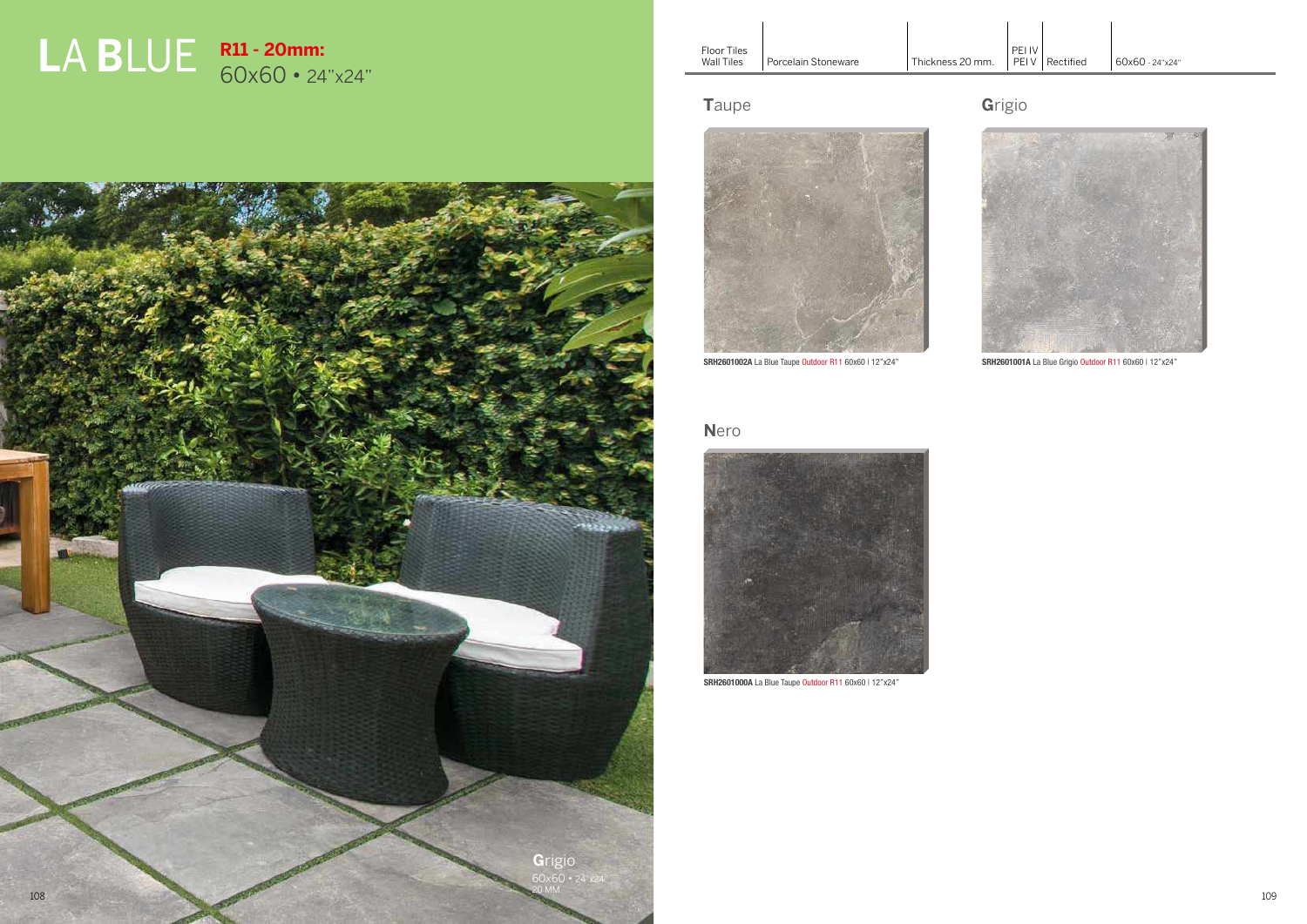Porcelain Stoneware | Thickness 20 mm.

# **V**INTAGE **R11 - 20mm:** 30x122 • 12"x48" 40x122 • 16"x48"

#### **B**ianco



SRH227010A Vintage Bianco Grip Outdoor R11 30x122 | 12"x48" SRH242010A Vintage Bianco Grip Outdoor R11 40x122 | 16"x48" [421

#### **M**iele



SRH227011A Vintage Miele Grip Outdoor R11 30x122 | 12"x48" SRH242011A Vintage Miele Grip Outdoor R11 40x122 | 16"x48"

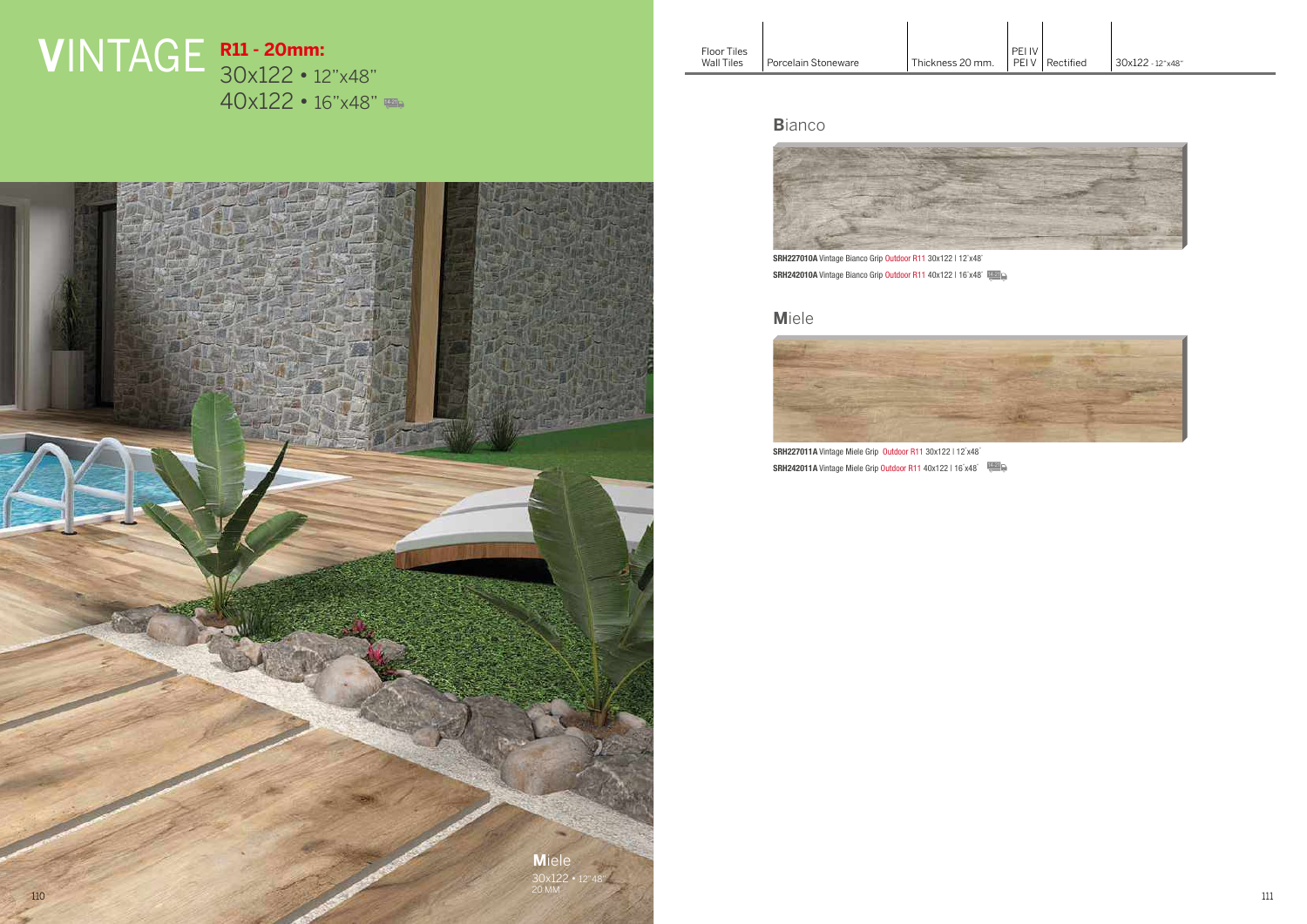# **P**IETRA **L**IGURE

**R11 - 20mm:** 80x80 • 32"x32" **R11 - 20mm:** 80x80 • 32"x32"

# **B**IG

**S**abbia



HPIP33 Pietra Ligure Sabbia Outdoor R11 80x80 | 32"x32"

# **A**ntracite



HPIP32 Pietra Ligure Antracite Outdoor R11 80x80 | 32"x32"

### **G**rigio



HPIP31 Pietra Ligure Grigio Outdoor R11 80x80 | 32"x32"

**C**anvas



PBGPRR Big Canvas Rett. Outdoor R11 80x80 | 32"x32"

**G**rey



PBGPRU Big Grey Rett. Outdoor R11 80x80 | 32"x32"

#### **M**ineral



PBGPRV Big Mineral Rett. Outdoor R11 80x80 | 32"x32"

#### **M**ud



PBGPRT Big Mud Rett. Outdoor R11 80x80 | 32"x32"